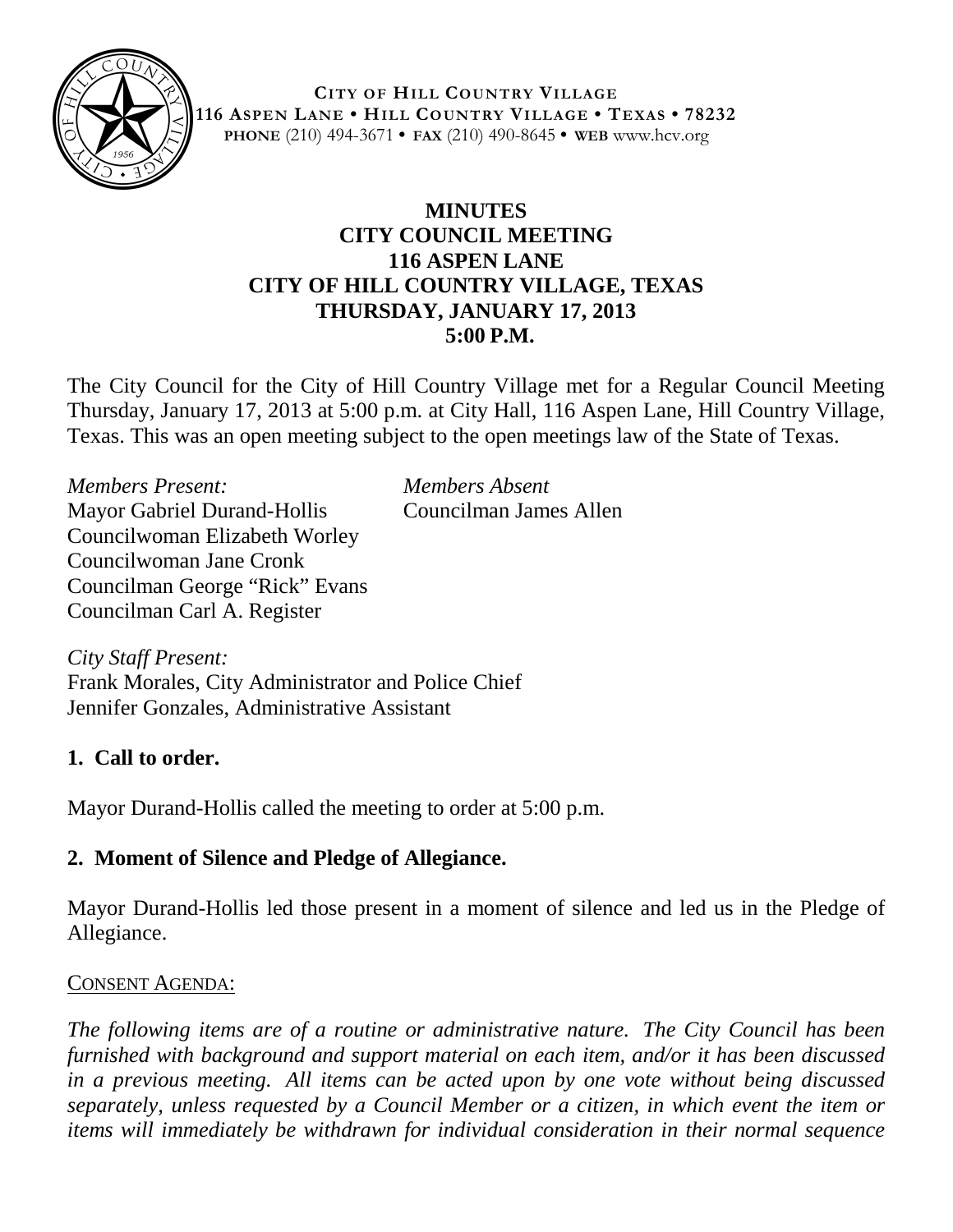*after the items not requiring separate discussion have been acted upon. The remaining items will be adopted by one motion and vote of the City Council.*

**3. Discussion/action approving the minutes of the Regular Council Meeting of November 15, 2012.**

**4. Discussion/action approving an ordinance ordering the 2013 city officers election as required by state law.**

**5. Discussion/action approving an ordinance authorizing the execution of a contract for election services with the Bexar County Elections Administrator.** 

**6. Discussion/action accepting a report from the Police Department regarding Racial Profiling for calendar year 2012 as mandated by Senate Bill 1074 of the 77th Legislature.**

**7. Discussion/action approving a resolution certifying the 2012 Tax Roll from the Bexar County Tax Assessor-Collector.**

**8. Discussion/action approving a resolution of the City of Hill Country Village in regard to the adoption of the City of Hill Country Vllg FBP Cafeteria Plan and Summary Plan Description.**

*Councilman Register moved to approve the consent agenda, seconded by Councilman Evans. Motion passed unanimously.*

INDIVIDUAL ITEMS FOR CONSIDERATION:

## **9. Citizens to be heard.**

AT THIS TIME, CITIZENS WHO HAVE FILLED OUT A REGISTRATION FORM PRIOR TO THE START OF THE MEETING MAY SPEAK ON ANY TOPIC THEY WISH TO BRING TO THE ATTENTION OF THE GOVERNING BODY SO LONG AS THAT TOPIC IS NOT ON THE AGENDA FOR THIS MEETING. CITIZENS MAY SPEAK ON SPECIFIC AGENDA ITEMS WHEN THAT ITEM IS CALLED FOR DISCUSSION. DURING THE CITIZENS TO BE HEARD SECTION NO COUNCIL ACTION MAY TAKE PLACE AND NO COUNCIL DISCUSSION OR RESPONSE IS REQUIRED TO THE SPEAKER. A TIME LIMIT OF TWO MINUTES PER SPEAKER IS PERMITTED; THE COUNCIL MAY EXTEND THIS TIME AT THEIR DISCRETION.

*No one signed up to speak*.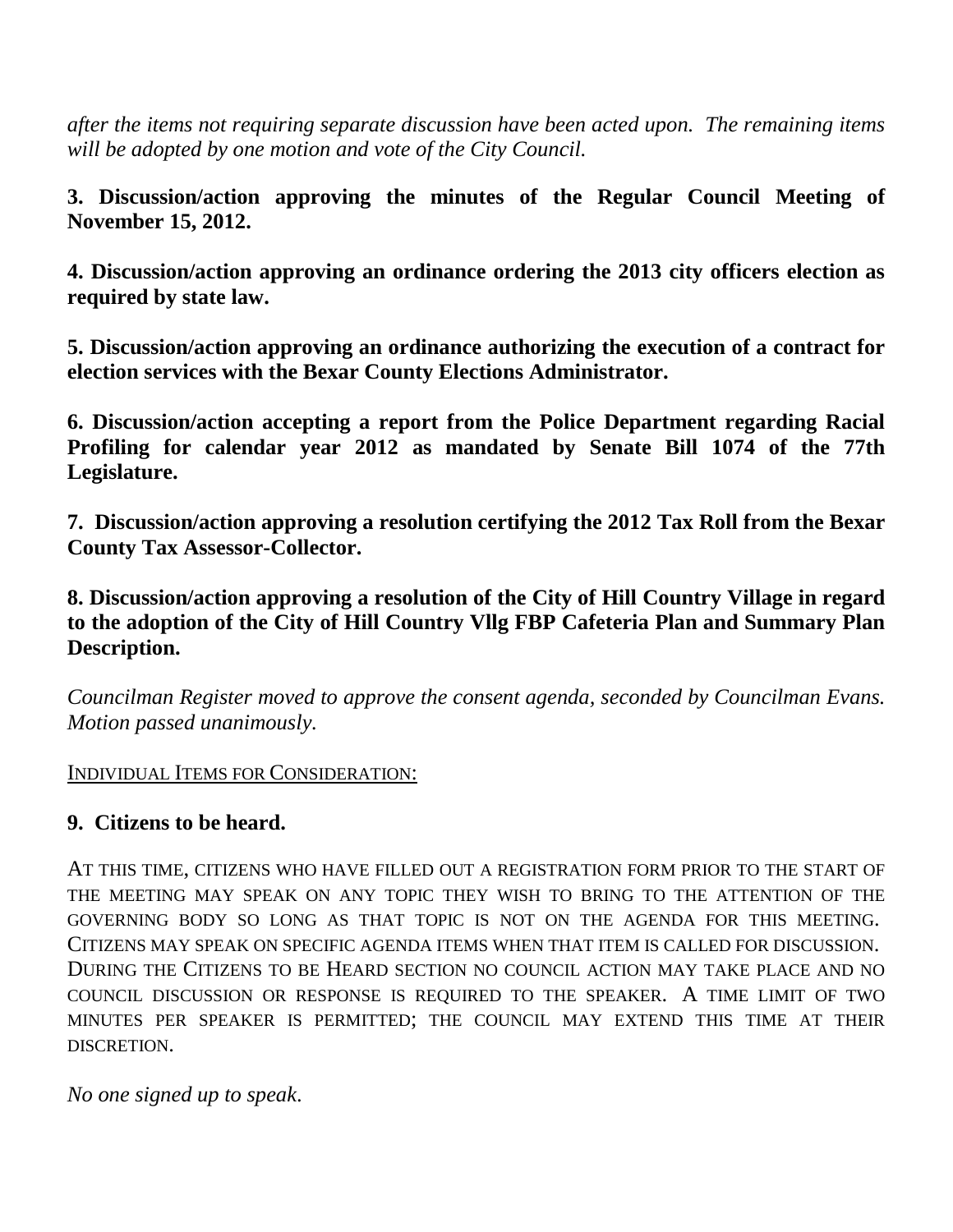### **10. Discussion/action accepting the Delinquent Tax Collection report for the period of October 2011 – September 2012 from Linebarger Goggan Blair and Sampson, LLP.**

*Ms. Carri Wells from Linebarger Goggan Blair and Sampson, LLP made a presentation on the cities delinquent tax collection report. Ms. Wells explained as usual the vast majority of citizens paid their taxes on time and there were very few collections.*

*Councilman Evans moved to accept the Delinquent Tax Collection report for the period of October 2011 – September 2012 from Linebarger Goggan Blair and Sampson LLP, seconded by Councilman Register. Motion passed unanimously.*

### **11. Discussion/action on a presentation, regarding acceptance of the FY 2011-12 annual audit including communications with the Audit Committee and personnel from Thompson, Biediger, Kaster and Young, LC.**

*Ms. Janet Pitman with Thompson, Biediger, Kaster and Young, LC informed council that the firm had merged January 1, 2013 with Alonzo, Bacarisse, Irvine and Palmer. Ms. Pitman made a presentation on the cities audit report. She explained the audit and answered all questions members of the city council had.* 

*Mayor Durand-Hollis requested the record to show that Thompson, Biediger, Kaster and Young, LC merged with Alonzo, Bacarisse, Irvine and Palmer.*

*Ms. Pitman related the summary of net assets has increased in the last year compared to the previous year. She then informed council that cash in the Economic Development Corporation has gone down and we only have about four years of money left in it and about eight years left to pay off the bonds.*

*Councilman Register asked if we could pay off the bonds early.* 

*Frank Morales, City Administrator advised everyone the bonds have been available to be paid since January 2010.* 

*Councilman Register suggested a session to talk about the bonds.*

*Councilman Register moved to approve the FY 2011-12 annual audit, seconded by Councilwoman Cronk. Motion passed unanimously.*

**12. Discussion/action accepting a resolution of the City of Hill Country Village, electing not to require the remittance of a Public, Educational and Government (PEG) Fee by holders of a state issued certificate of franchise authority.**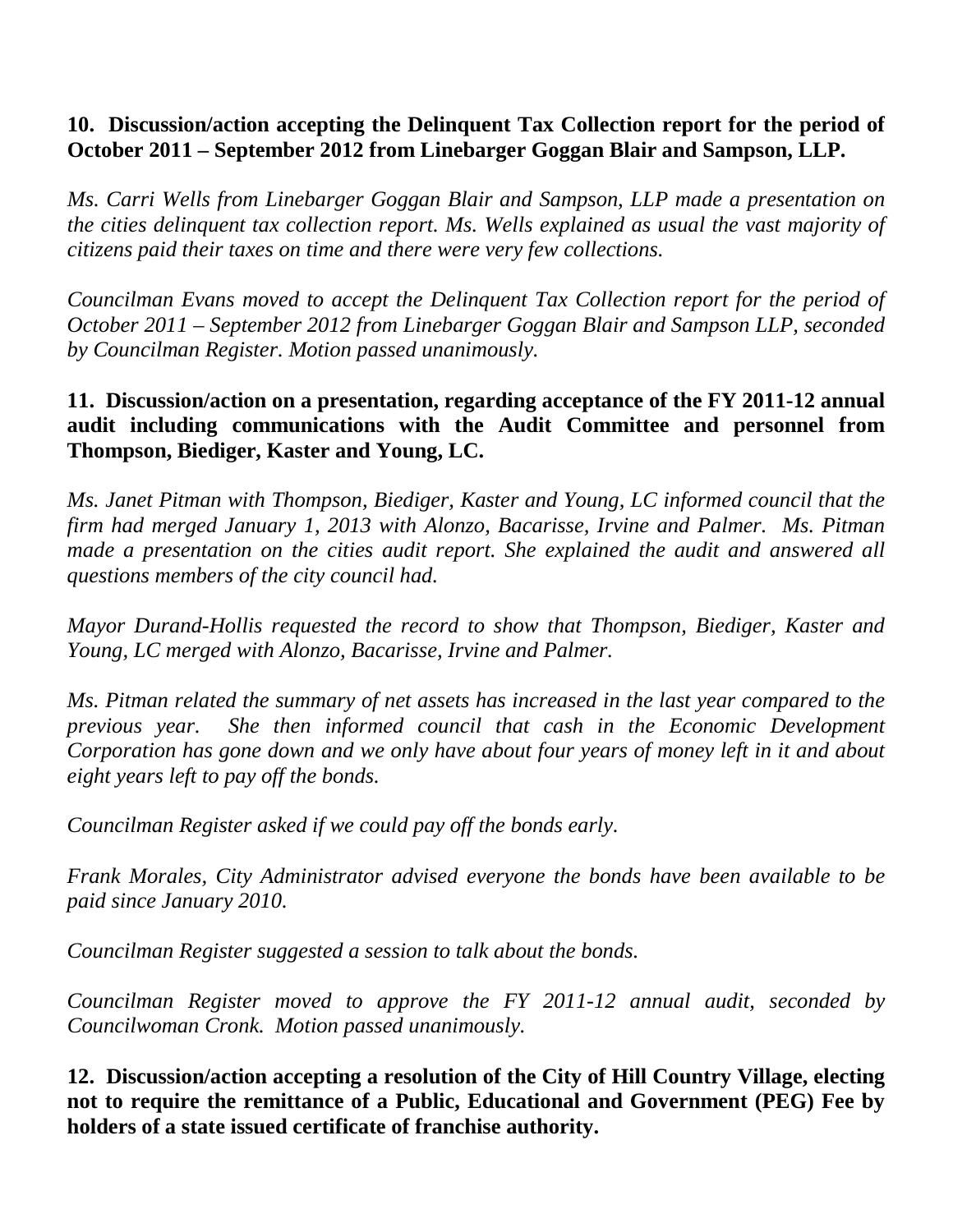*Frank Morales, City Administrator informed the council this is a 1% fee that is charged to the residents in their cable bill. He also mentioned we are probably one of the last cities that have not passed a similar resolution.* 

*Mr. Morales further related the reason cities are passing this resolution is because spending this money is very restrictive if a city does not have PEG channels. If passed we will no longer receive the money and the residents will then save 1% on their cable bill.*

*Councilman Register moved to approve a resolution of the City of Hill Country Village, electing not to require the remittance of a Public, Educational and Government (PEG) Fee by holders of a state issued certificate of franchise authority, seconded Councilman Evans. Motion passed unanimously.*

## **13. Discussion on the road/drainage project.**

*Mayor Durand-Hollis requested this item be placed on the agenda. He related he would like to discuss with the council to see what direction the city wants to go. He also mentioned that appointing a task force to work with our city engineer on the shaping of a package is probably our best avenue with this project.*

*Frank Morales, City Administrator related we are currently budgeted for our city engineer to put together a package for our city.* 

*Mayor Durand-Hollis asked the council if we should ask the city engineer to put together a package of 1.2 million or something higher than that.*

*All council members discussed the matter and the consensus was to ask the city engineer to put together a package of up to 1.5 million.*

*Mayor Durand-Hollis then directed staff to obtain updated cost estimates for a new bid for up to 1.5 million. He also requested footnotes for ribbon curbing and bike trails.*

*Councilman Register asked if bike trails needed to be discussed. He also replied he was in favor of ribbon curbing. Councilman Register further related that he wasn't in favor of depleting the entire road maintenance account.*

*Councilman Evans related he was in favor of ribbon curbing as well.*

*Councilwoman Cronk added she likes the ribbon curbing and asked if any grants were available to get funding.*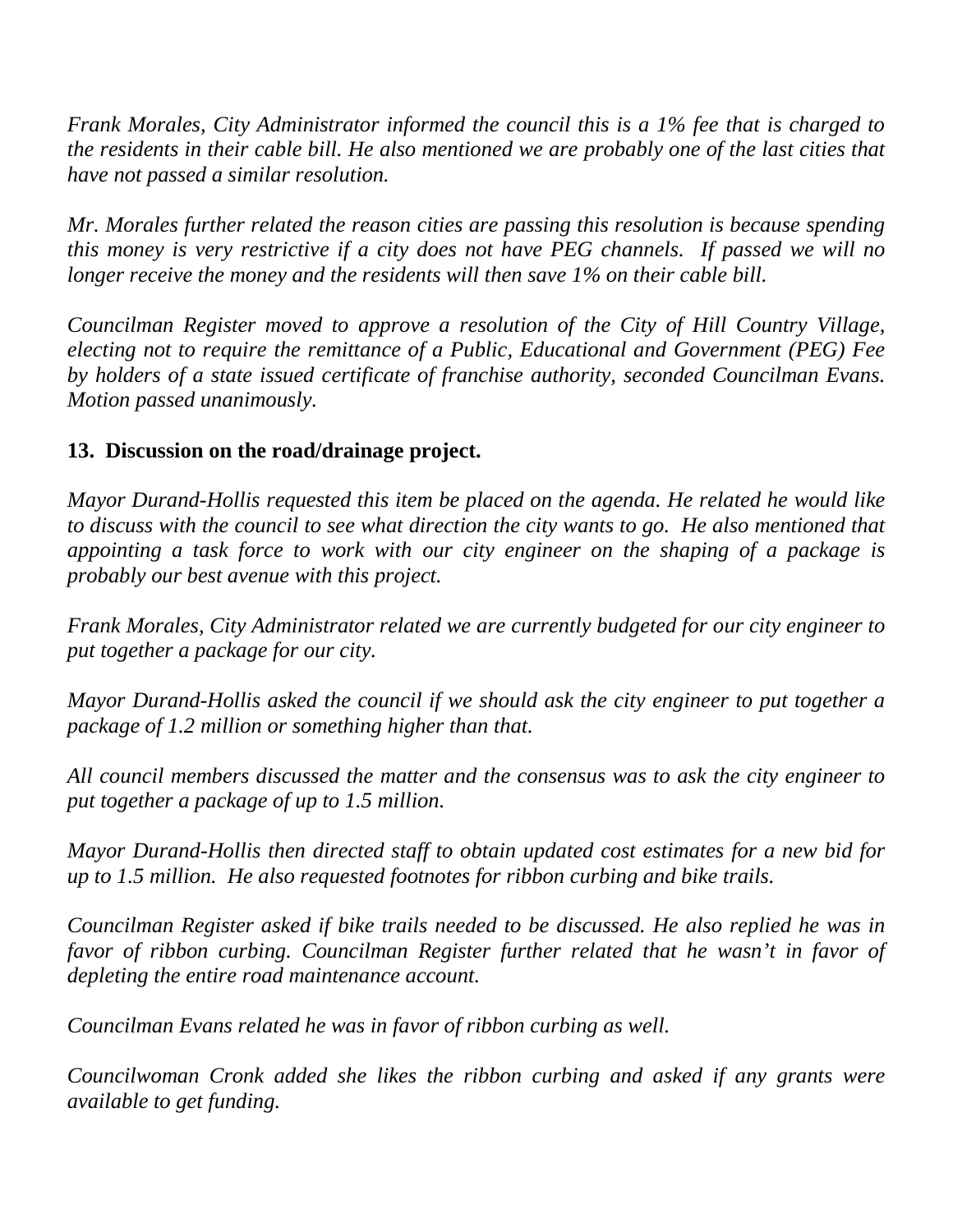### **14. Discussion/action approving a Memorandum of Understanding with the Bexar County Sheriff's Office for Special Weapons and Tactics Team Support.**

*Chief Morales informed the council he had spoken to Deputy Chief Hamilton, Capt. Molina and Lt. Schuler all officers with the Bexar County Sheriff's Office. All of the officers related they are willing to continue to support HCV in any matter that we would need their SWAT team.*

*Mr. Morales related there was no MOU currently in place because of the newly elected sheriff and her staff looking over all the MOUs the sheriff's office has with several cities.*

*No action taken due to not having a current Memorandum of Understanding.*

## **15. Discussion/action approving the purchase of 10 patrol rifles for the police department with FY 2012-13 funds and having officers fully reimburse the city through payroll deduction within 12 months.**

*Councilman Register related he had some issues with this item. He also wanted to know what created the need to provide rifles for our officers. Councilman Register went on to say if the officers really do need them then why can't we put a rifle in every car that is on duty.*

*Councilman Register also voiced his concerns on the issue of the city basically giving a loan to the officer and wondered if it was even legal.*

*Frank Morales, City Administrator related he had contacted the city attorney and was informed as long as the city owns the rifles then we would be okay.*

*Morales informed the council the weapons are assigned to each individual officer because they are sighted in for each specific officer.* 

*Mayor Durand-Hollis asked if in the current environment we are in and in light of some of the incidents we have had that if we didn't have the weapons would it be compromising the safety of our residents.*

*Morales responded by saying that it very well could because you just don't know when it could happen.*

*Councilman Evans wanted to know what the process would be to sighting in the weapon.* 

*Sgt Fox related the rifles are sighted in specifically to the officer. He believes the liability is huge to the city if someone fires a rifle that is not sighted in specifically for them. Sgt Fox*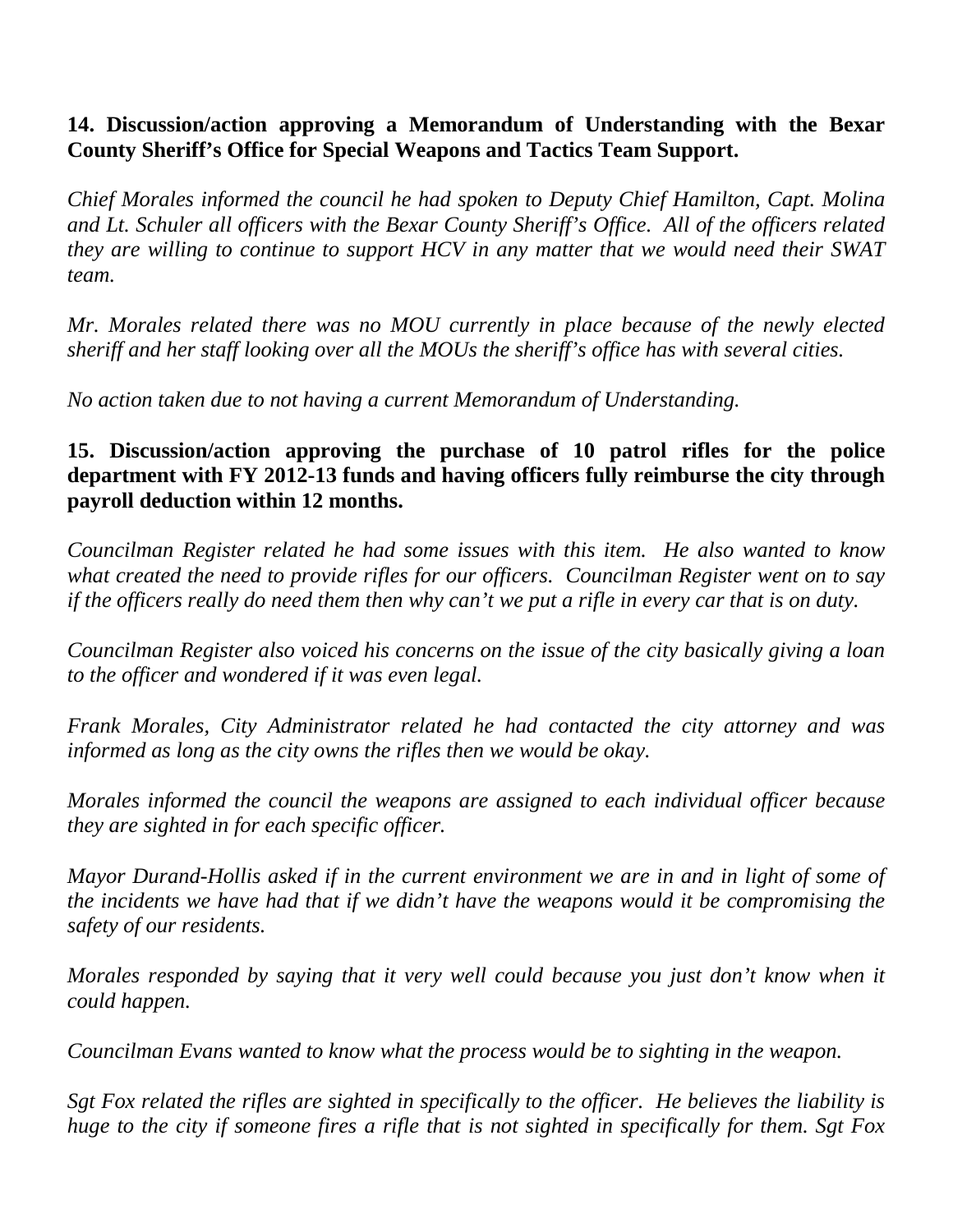*informed the council that in the incident we had on Axis Trail we were completely out gunned and that having the rifles would have put us in a better situation.*

*Councilman Evans asked Morales if he knew of any alternate methods to pay for the rifles.*

*Morales related the only other method he knew was the one mentioned where the city pays for the rifles and the officers reimburse the city.*

*Mayor Durand-Hollis then asked for a vote because he said they had been deferring this item.*

*Councilman Register related if the officers need the rifles then the city should pay for them and they should be city property.*

*Councilman Register made a motion to purchase 10 rifles for the police department out of FY 12-13 funds, seconded by Councilman Evans. Motion passed unanimously.*

**16. A public hearing, discussion, and possible action on recommendations to the Hill Country Village City Council on proposed amendments to Sections 78-19, 78-23 and 78- 24 of Chapter 78 (Zoning) of the Code of Ordinances of the City of Hill Country Village, Texas, at the Hill Country Village City Hall, 116 Aspen Lane, Hill Country Village, Texas, at 5:00 p.m. on January 17, 2013.**

*Mayor Durand-Hollis closed the regular meeting at 6:17 p.m. Mayor Durand-Hollis opened the public hearing at 6:17 p.m.*

*Mr. Frank Morales, City Administrator spoke about the proposed amendments. He informed council that over the past years we have had some issues with people serving on the boards. Mr. Morales talked with Mayor Durand-Hollis and our City Attorney regarding the proposed amendments. Marc Schnall, City Attorney suggested the proposed amendments in having less members as our number of members were too big.* 

*Mayor Durand-Hollis closed the public hearing at 6:18 p.m. Mayor Durand-Hollis opened the regular meeting at 6:19 p.m.*

*Councilwoman Cronk made a motion to accept recommendations to the Hill Country Village City Council on proposed amendments to Sections 78-19, 78-23 and 78-24 of Chapter 78 (Zoning) of the Code of Ordinances of the City of Hill Country Village, Texas, at the Hill Country Village City Hall, 116 Aspen Lane, Hill Country Village, Texas, at 5:00 p.m. on January 17, 2013, seconded by Councilman Evans. Motion passed unanimously.*

**17. Discussion/action reappointing seven members to the Board of Adjustment.**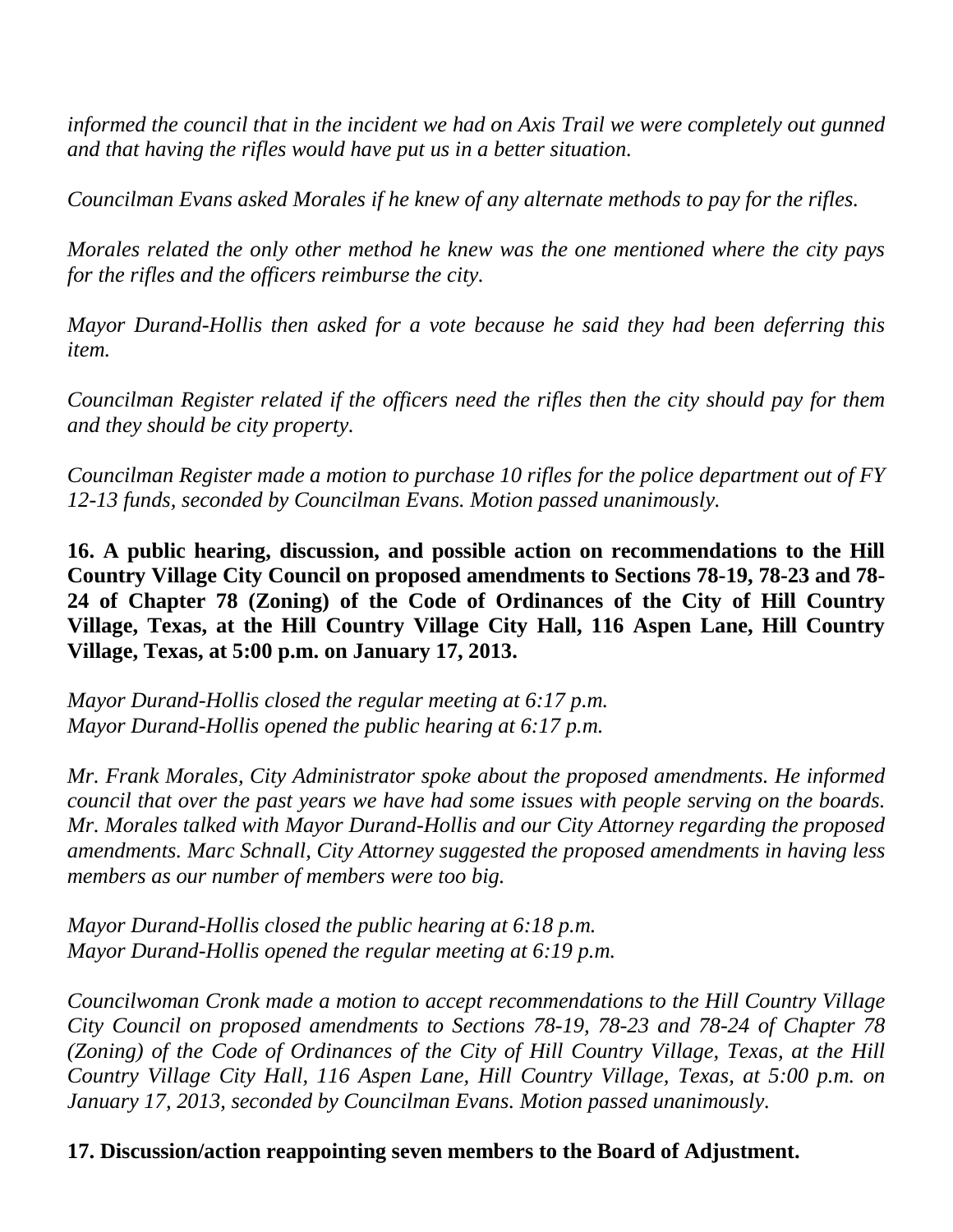*Councilman Register made a motion to reappoint Lonnie Wulfe, Dan Hansen, Jeff Garvens, John Dulske, Doug Boom, Bill McGehee and Buddy Swift to the Board of Adjustment, seconded by Councilman Evans. Motion passed unanimously.*

#### **18. Discussion/action reappointing seven members to the Zoning Commission.**

*Councilman Evans let everyone know that Mr. Kirk Francis would like to be on the Zoning Commission. He thinks Mr. Kirk Francis would be an asset, however, the council would have to agree to remove one of the existing members due to the number of members allowed on the commission.*

*Councilman Register commented that it wasn't really fair to just randomly pick someone and remove them without prior notice.*

*Mr. Frank Morales briefed council it would probably be best to table this item until the March meeting.*

#### **19. Discussion/action on reappointing seven members to the Business District Construction Review Board.**

*Councilwoman Worley made a motion to reappoint Buddy Swift, Dean Perry, Bill Aniol, Greg Blasko, Steve Marceau, Jeff Garvens and Deanna Yates to the Business District Construction Review Board, seconded by Councilman Evans. Motion passed unanimously.*

#### **20. Discussion/action on reappointing two members to the Economic Development Corporation.**

*Councilwoman Worley made a motion to reappoint Jeff Garvens and Greg Blasko to the Economic Development Corporation, seconded by Councilman Evans. Motion passed unanimously.*

#### **21. Discussion/action regarding the November 30, 2012 and the December 31, 2012 financial statement.**

*Councilman Register wanted council to keep in mind that we were roughly \$13,500.00 behind so far this year in sales tax.* 

*Councilman Register made a motion to accept the November 30, 2012 and the December 31, 2012 financial statements, seconded by Councilman Evans. Motion passed unanimously.*

#### **22. Mayor's Report to Council.**